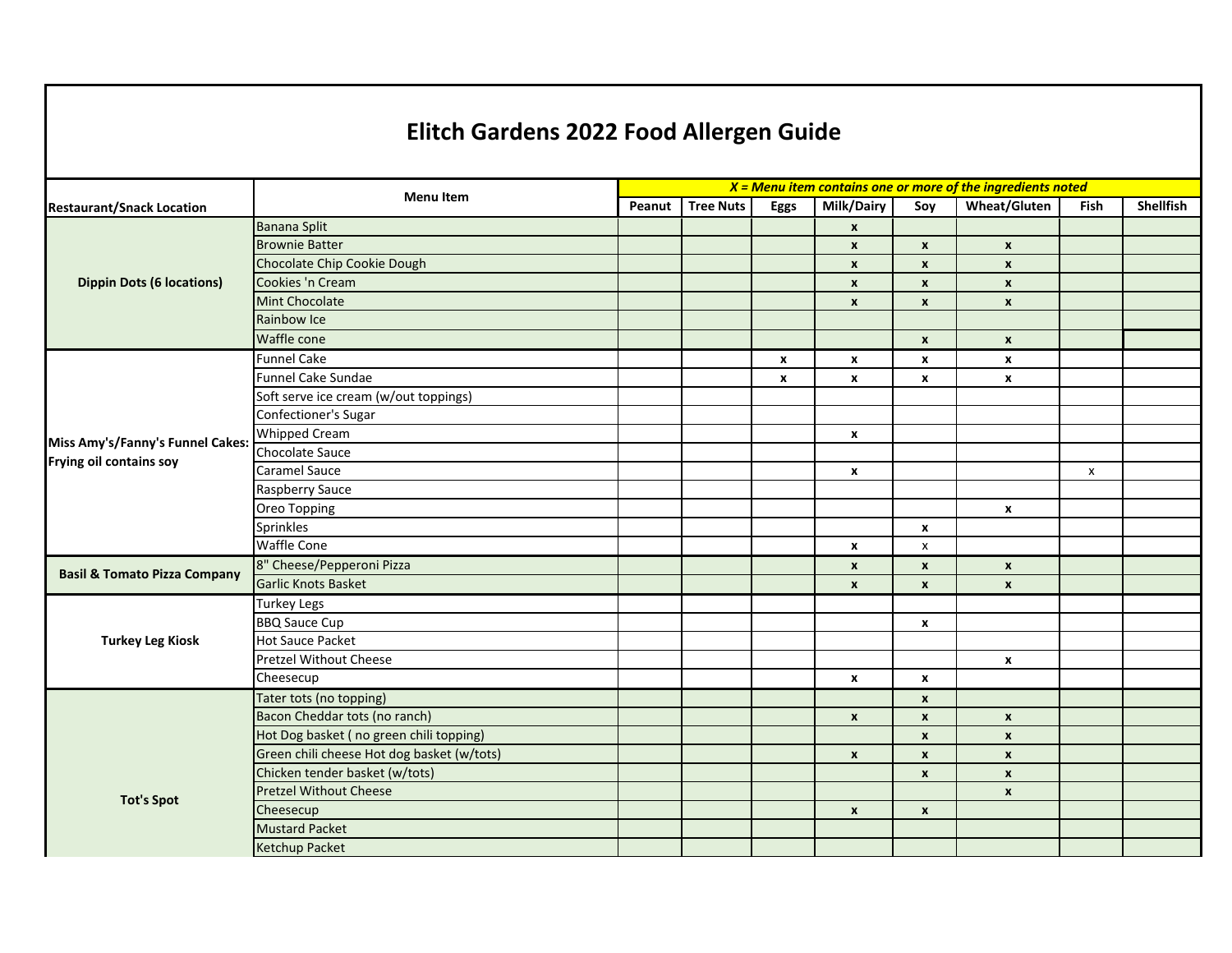|                                                 | Ranch Cup                                            |  | $\pmb{\mathsf{x}}$ | $\pmb{\mathsf{x}}$ |                    |                    |  |
|-------------------------------------------------|------------------------------------------------------|--|--------------------|--------------------|--------------------|--------------------|--|
|                                                 | <b>BBQ Cup</b>                                       |  |                    |                    | $\pmb{\mathsf{x}}$ |                    |  |
|                                                 | <b>Honey Mustard Cup</b>                             |  |                    |                    |                    |                    |  |
|                                                 | Boneless BBQ Ribs (w/sidewinder fries)               |  |                    |                    | $\pmb{\mathsf{x}}$ | x                  |  |
|                                                 | Nashville Hot Chicken Tender Basket w/fries          |  | $\mathbf{x}$       | $\pmb{\mathsf{x}}$ | $\pmb{\chi}$       | $\pmb{\mathsf{x}}$ |  |
|                                                 | Sauced Tangy Gold Chicken Wings (w/sidewinder fries  |  |                    |                    | $\pmb{\chi}$       |                    |  |
| J.M. Mulvihills Pub: Frying oil<br>contains soy | Sauced hot chicken wings (w/sidewinder fries         |  |                    |                    | $\pmb{\mathsf{x}}$ |                    |  |
|                                                 | chicken tenders (w/sidewinder fries)                 |  |                    |                    | $\mathbf{x}$       | $\mathbf{x}$       |  |
|                                                 | Sidewinder Fries (cheese/green chili)                |  |                    | $\mathbf{x}$       | $\mathbf{x}$       | $\pmb{\mathsf{x}}$ |  |
|                                                 | Sidewinder Fries (plain)                             |  |                    |                    | x                  | $\mathbf{x}$       |  |
|                                                 | <b>Mustard Packet</b>                                |  |                    |                    |                    |                    |  |
|                                                 | Ketchup Packet                                       |  |                    |                    |                    |                    |  |
|                                                 | <b>BBQ Sauce</b>                                     |  |                    |                    |                    |                    |  |
| <b>Beer and Pretzel</b>                         | <b>Pretzel Without Cheese</b>                        |  |                    |                    |                    | $\pmb{\chi}$       |  |
|                                                 | Cheesecup                                            |  |                    | $\mathbf{x}$       | $\pmb{\chi}$       |                    |  |
|                                                 | Chicken tender basket (w/fries)                      |  |                    |                    | $\mathsf{x}$       | $\mathbf{x}$       |  |
|                                                 | Southern Style basket (w/fries)                      |  | $\pmb{\mathsf{x}}$ | $\mathbf{x}$       | $\boldsymbol{x}$   | $\pmb{\mathsf{x}}$ |  |
|                                                 | Grilled Chicken Sandwhich (w/fries)                  |  |                    |                    |                    | $\pmb{\mathsf{x}}$ |  |
|                                                 | Smoked Bacon Cheeseburger (w/fries)                  |  |                    | x                  | $\mathbf{x}$       | x                  |  |
|                                                 | Double Cheeseburger (w/fries)                        |  |                    | $\pmb{\mathsf{x}}$ | $\pmb{\chi}$       | $\pmb{\mathsf{x}}$ |  |
|                                                 | Cheeseburger (w/fries)                               |  |                    | X                  | $\mathbf{x}$       | X                  |  |
|                                                 | 8" Cheese and Pepperoni Pizza                        |  |                    | X                  | $\mathbf{x}$       | $\mathbf{x}$       |  |
|                                                 | Garden House Salad (dressing not included)           |  |                    |                    |                    |                    |  |
|                                                 | Grilled Chicken Caesar Salad (dressing not included) |  |                    | x                  |                    |                    |  |
|                                                 | House Market Cobb Salad (dressing not included)      |  | $\mathbf{x}$       | $\mathbf{x}$       | $\mathbf{x}$       |                    |  |
|                                                 | Bacon Chicken Ranch Deli Wrap (chips not included)   |  |                    | $\mathbf{x}$       | $\mathbf{x}$       | $\mathbf{x}$       |  |
| Rustler's Food Court: Frying oil                | Garden Deli Wrap (chips not included)                |  |                    | X                  | $\mathbf{x}$       | $\mathbf{x}$       |  |
| contains soy                                    | BBQ Sandwhich (not including sides)                  |  |                    |                    |                    | x                  |  |
|                                                 | Smoked Turkey Leg (not including sides)              |  |                    |                    |                    |                    |  |
|                                                 | Two Meat BBQ Platter (not including sides or roll)   |  |                    |                    |                    |                    |  |
|                                                 | <b>BBQ Nachos</b>                                    |  |                    | x                  |                    |                    |  |
|                                                 | Side of Mac & Cheese (BBQ stand only)                |  | $\mathbf{x}$       | X                  |                    | $\mathbf x$        |  |
|                                                 | Side of Baked Beans (BBQ stand only)                 |  |                    |                    |                    |                    |  |
|                                                 | Side of Corn (BBQ stand only)                        |  |                    |                    |                    |                    |  |
|                                                 | <b>BBQ Sauces</b>                                    |  |                    |                    |                    |                    |  |
|                                                 | <b>Mustard Packet</b>                                |  |                    |                    |                    |                    |  |
|                                                 | Ketchup Packet                                       |  |                    |                    |                    |                    |  |
|                                                 | Ranch Cup                                            |  | x                  | x                  |                    |                    |  |
|                                                 | <b>BBQ Cup</b>                                       |  |                    |                    | x                  |                    |  |
|                                                 | Honey Mustard Cup                                    |  |                    |                    |                    |                    |  |
|                                                 | Bacon Cheeseburger (w/skin on fries)                 |  |                    | $\boldsymbol{x}$   | $\boldsymbol{x}$   | $\mathbf{x}$       |  |